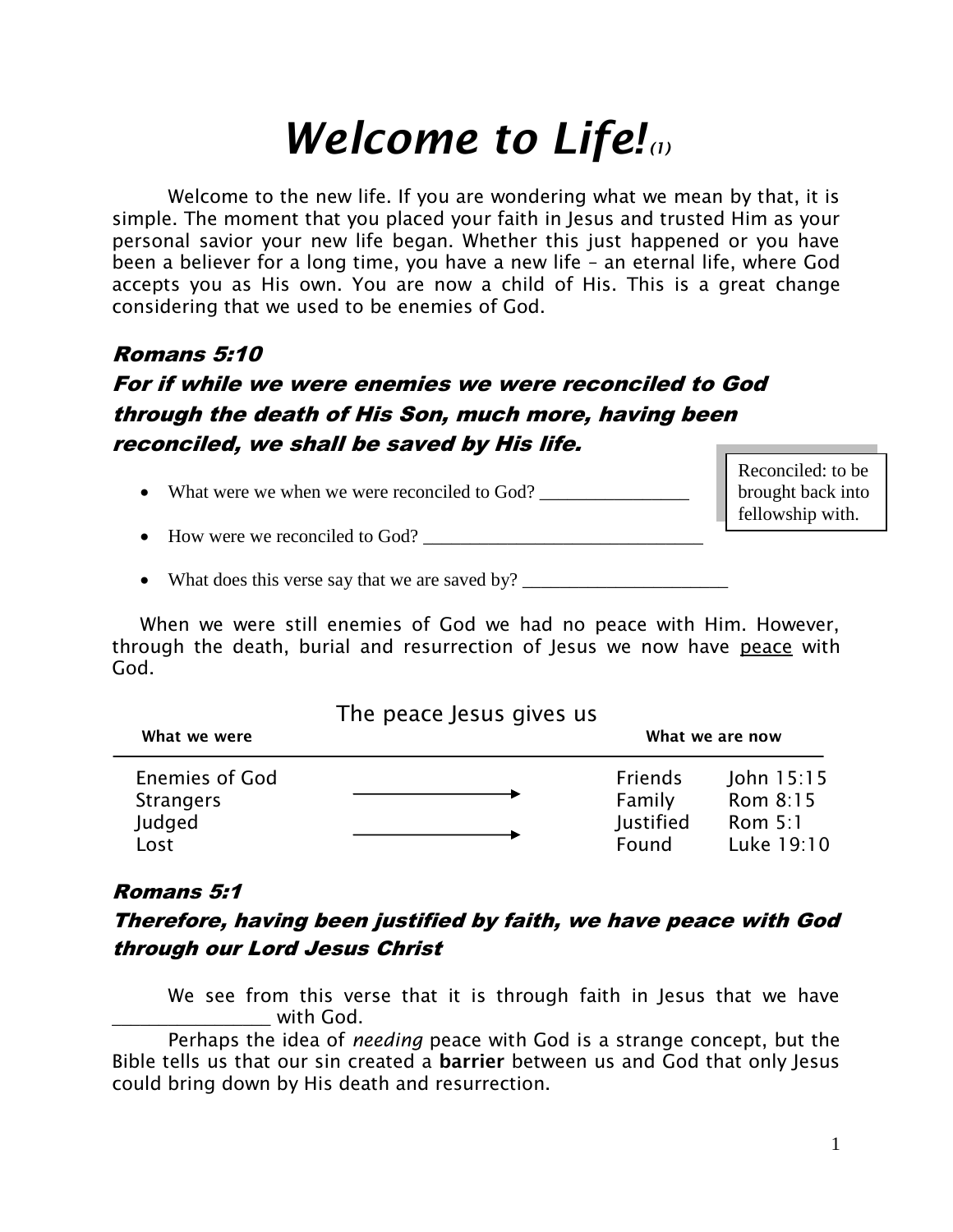#### Ephesians 2:14

## For He Himself is our peace, who made both groups into one and broke down the barrier of the dividing wall

Jesus broke down the \_\_\_\_\_\_\_\_\_\_\_\_\_\_\_\_\_\_\_\_\_\_ that kept us from eternal life with the Father. Ephesians shows us that Jesus not only gives us peace, but He is our peace! We do not have to worry that God is out to get us or that we might be punished for some wrong doing. We have eternal peace through Jesus Christ.

Not only do we have peace with God, but Scripture tells us that we are justified before God by our faith in Jesus. So what does being justified mean for us?

#### Romans 5:9

## Much more then, having now been justified by His (Jesus) blood, we shall be saved from the wrath of God through Him.

- What are we justified by? \_\_\_\_\_\_\_\_\_\_\_\_\_\_\_\_\_
- What are we saved from?

This faith that we place in Christ brings us into His family, and justifies us before God our Father.

God that we are no longer guilty of sin. Being justified in God's eyes provides us a new relationship with Him. He no

 Justified: Just-as-if I had never sinned. Justification is the declaration of

longer sees us as sinners, but as His children. This new relationship is the foundation for the new life we have in Jesus.

#### John 1:12-13

# 12 But as many as received Him, to them He gave the right to become children of God, even to those who believe in His name, 13 who were born, not of blood nor of the will of the flesh nor of the will of man, but of God.

- What does God call those who have received Jesus and believed in Him?
- Verse 13 states that we were **NOT** born into God's family from what three things?

 $\dots$  of \_\_\_\_\_\_\_\_\_\_\_\_, will of the \_\_\_\_\_\_\_\_\_, will of \_\_\_\_\_\_\_\_\_\_.

We were brought (born) into the family of God by His will. God was not tricked into receiving you, nor is He "stuck" with you. He willingly desired you to be one of His children.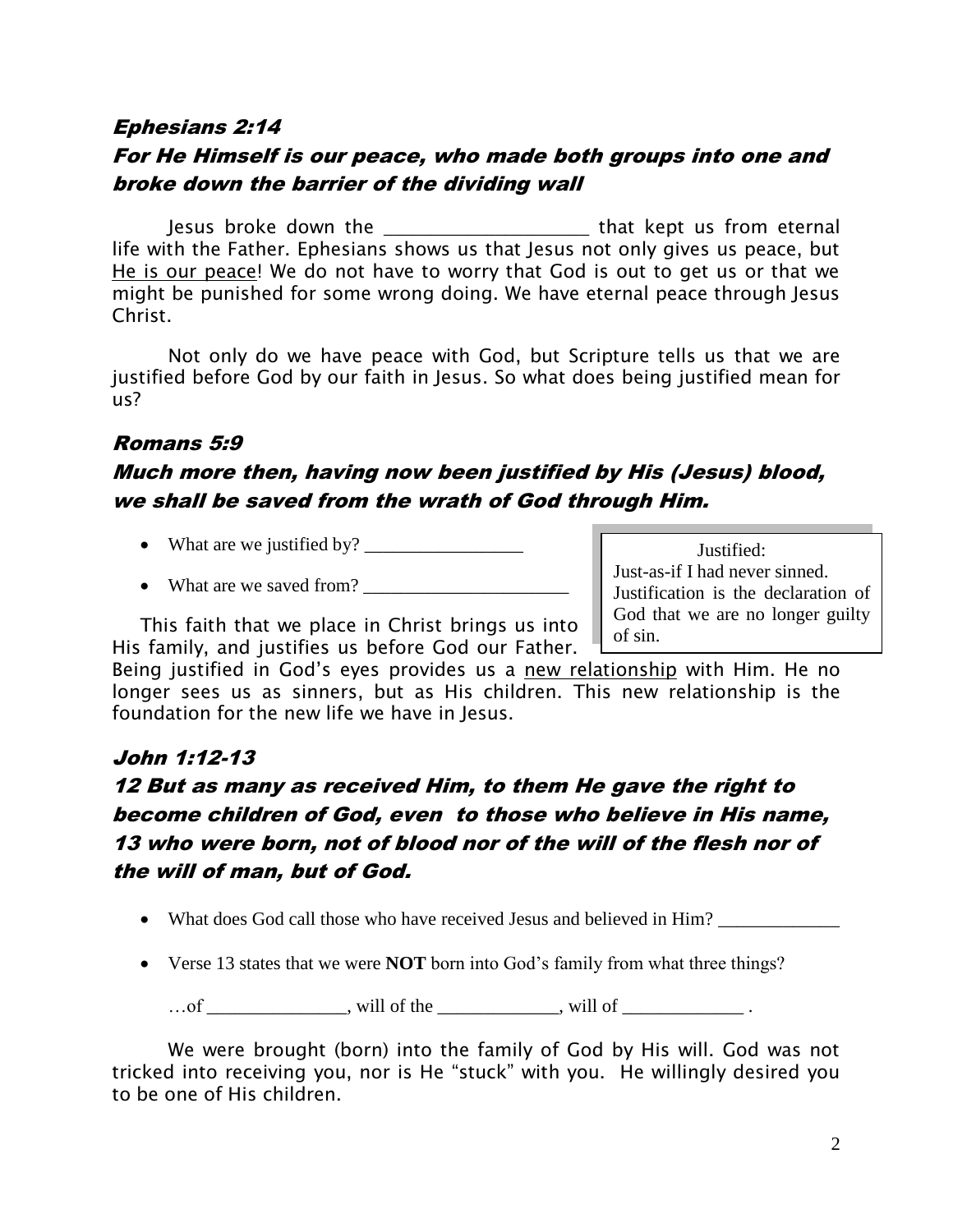One question that often comes up concerning this new life is, "can I lose it?" Is it possible to lose your position in God's family? The overwhelming answer to this is **NO!** You cannot be "unborn" from the family of God. To help understand this point let's look at what Jesus Himself had to say about us.

Jesus taught His followers about their relationship with God by using illustrations. He often called them sheep, and referred to Himself as the shepherd. This helped His followers to understand that He is the guardian and protector of their souls.

#### John 10:27-29

27 "My sheep hear My voice, and I know them, and they follow Me; 28 and I give eternal life to them, and they will never perish; and no one will snatch them out of My hand. 29 My Father, who has given them to Me, is greater than all; and no one is able to snatch them out of the Father's hand."

- Whose hand is holding you? (vs. 29)  $\frac{1}{\sqrt{2\pi}}$
- Can anybody take you out of the Father's hand? Yes\_\_\_ No\_\_\_
- From these verses, is it possible for you to force open God's hand and jump away? Yes No

Often people feel that their sins are too terrible for God to love them. Some Christians have come to the false conclusion that the barrier that once separated them from God might return.

#### Romans 8:38-39

38 For I am convinced that neither death, nor life, nor angels, nor principalities, nor things present, nor things to come, nor powers, 39 nor height, nor depth, nor any other created thing, will be able to separate us from the love of God, which is in Christ Jesus our Lord.

• What can separate you from the love of God?

\_\_\_\_\_\_\_\_\_\_\_\_\_\_\_\_\_\_

• Can your sin separate you from the love of God? Yes \_\_\_\_\_ No \_\_\_\_

The fact of the matter is this: God has caused us to be born into His kingdom and family. He is the author, beginner, sustainer and finisher of our salvation. Scripture even tells us that He protects us. In all this, it is certain that God is not going to lose even one of His children.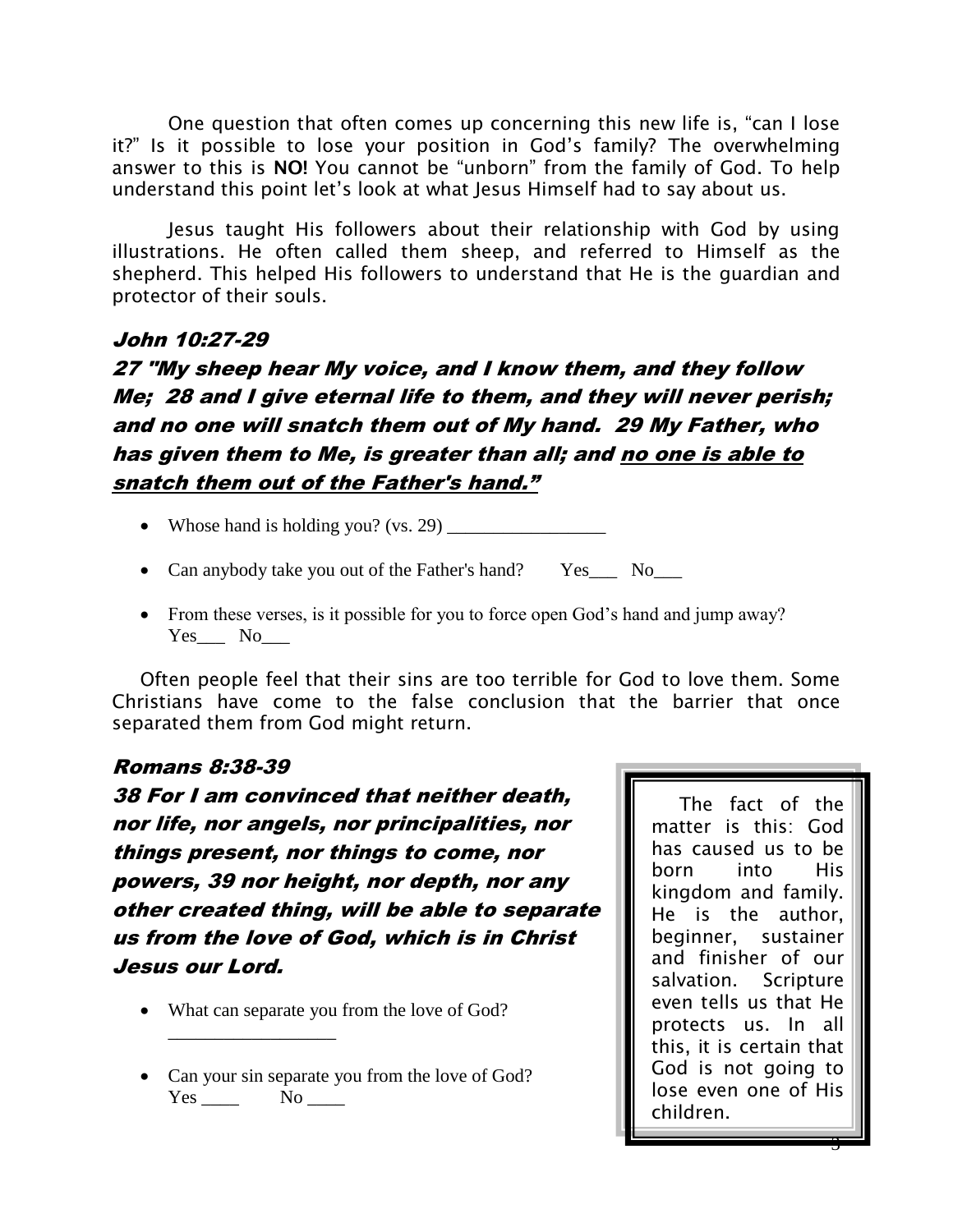# 1 Peter 1:3-5 3 Blessed be the God and Father of our Lord Jesus Christ, who

 **Certainty For Today:** There is absolutely NO WAY a child of God can possibly lose their salvation or their relationship with God.

according to His great mercy has caused us to be born again to a living hope through the resurrection of Jesus Christ from the dead, 4 to obtain an inheritance which is

imperishable and undefiled and will not fade away, reserved in heaven for you, 5 who are protected by the power of God through faith for a salvation ready to be revealed in the last time.

• Your inheritance will not \_\_\_\_\_\_\_\_\_ away (vs. 4), and you are protected by the \_\_\_\_\_\_\_\_\_\_ of \_\_\_\_\_\_\_\_\_. (vs. 5)

Our relationship with God is not something that can be lost or taken away from us due to the nature of Jesus who saved us! God loves us unconditionally. No matter how bad we have been, or might be in the future, His love for us will always accept and forgive us.

This brings us to an interesting point. Even though we believe in Jesus and are a member of God's family, we have a tendency to sometimes live without Him. Every day we make poor choices and sin. How does that affect our relationship with God? When we fail Him, does God become angry? Will He listen to us? Will He punish us? How will God react?

The Bible explains how God reacts to our sins, and what we can do to live a life that is pleasing to Him.

# Ephesians 2:4-5 4 But God, being rich in mercy, because of His great love with which He loved us, 5 even when we were dead in our transgressions, made us alive together with Christ (by grace you have been saved),

- God is rich in what? vs. 4  $\frac{1}{\sqrt{1-\frac{1}{\sqrt{1-\frac{1}{\sqrt{1-\frac{1}{\sqrt{1-\frac{1}{\sqrt{1-\frac{1}{\sqrt{1-\frac{1}{\sqrt{1-\frac{1}{\sqrt{1-\frac{1}{\sqrt{1-\frac{1}{\sqrt{1-\frac{1}{\sqrt{1-\frac{1}{\sqrt{1-\frac{1}{\sqrt{1-\frac{1}{\sqrt{1-\frac{1}{\sqrt{1-\frac{1}{\sqrt{1-\frac{1}{\sqrt{1-\frac{1}{\sqrt{1-\frac{1}{\sqrt{1-\frac{1}{\sqrt{1-\frac{1}{\sqrt{1-\frac$
- What state were we in our transgressions? vs. 5 \_\_\_\_\_\_\_\_\_\_\_\_\_\_\_\_\_\_\_\_\_\_\_\_\_\_\_\_\_\_
- At the end of verse 5 it says that we have been saved by what? \_\_\_\_\_\_\_\_\_\_\_\_\_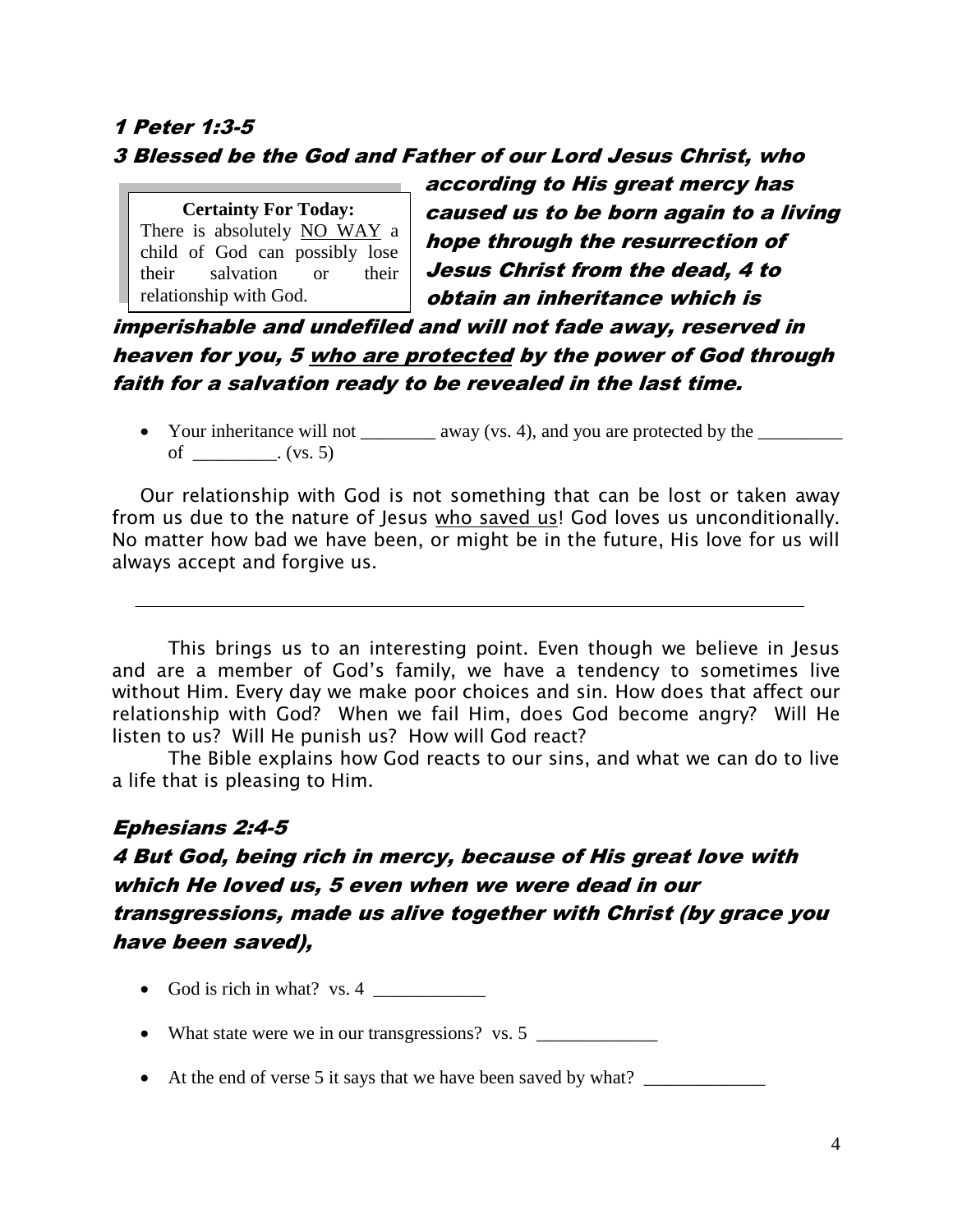#### *Definitions:*

*Mercy:* Not getting the punishment that we rightly deserve for our wrong actions.

*Grace:* Getting the blessings of God that we have not, and cannot, earn or deserve.

Let's be perfectly truthful; God hates sin, despises it, won't allow it near Him, and punishes it as it deserves. The reason that we are allowed into His family and do not feel the wrath of God upon us is because God withheld the punishment that we so rightly deserved (This is called *MERCY*). God placed His full wrath on Jesus while He was on the cross. This should make us even more grateful for what Jesus did for us.

As much as God did not punish us as we deserved, He gave blessings to us that we don't deserve (This is called *GRACE*). Some of these blessings include the fact that no matter what, He will always listen to us and be there for us. He will always love us no matter what we do.

# Ephesians 1:7 In Him (Jesus) we have redemption through His blood, the forgiveness of our trespasses, according to the riches of His grace

- God is not only rich in mercy, but He is also rich in \_\_\_\_\_\_\_\_\_\_\_\_\_\_\_\_\_\_\_\_\_\_\_\_
- God shows us great mercy and grace because of what \_\_\_\_\_\_\_\_\_\_\_\_\_\_\_\_\_ did on the cross.

Understand this, as much as God loves you now, He will *always* love you. As much favor as God has given you, he will always give to you. Wherever you fall, the burden of your relationship with God always falls on what Jesus did for you on the cross.

A problem arises when believers in Jesus realize that God will always love them and is always there for them. Some may take advantage of this love.

## Romans 6:1-2 1 What shall we say then? Are we to continue in sin so that grace may increase? 2 May it never be!

• What does it mean to continue in sin?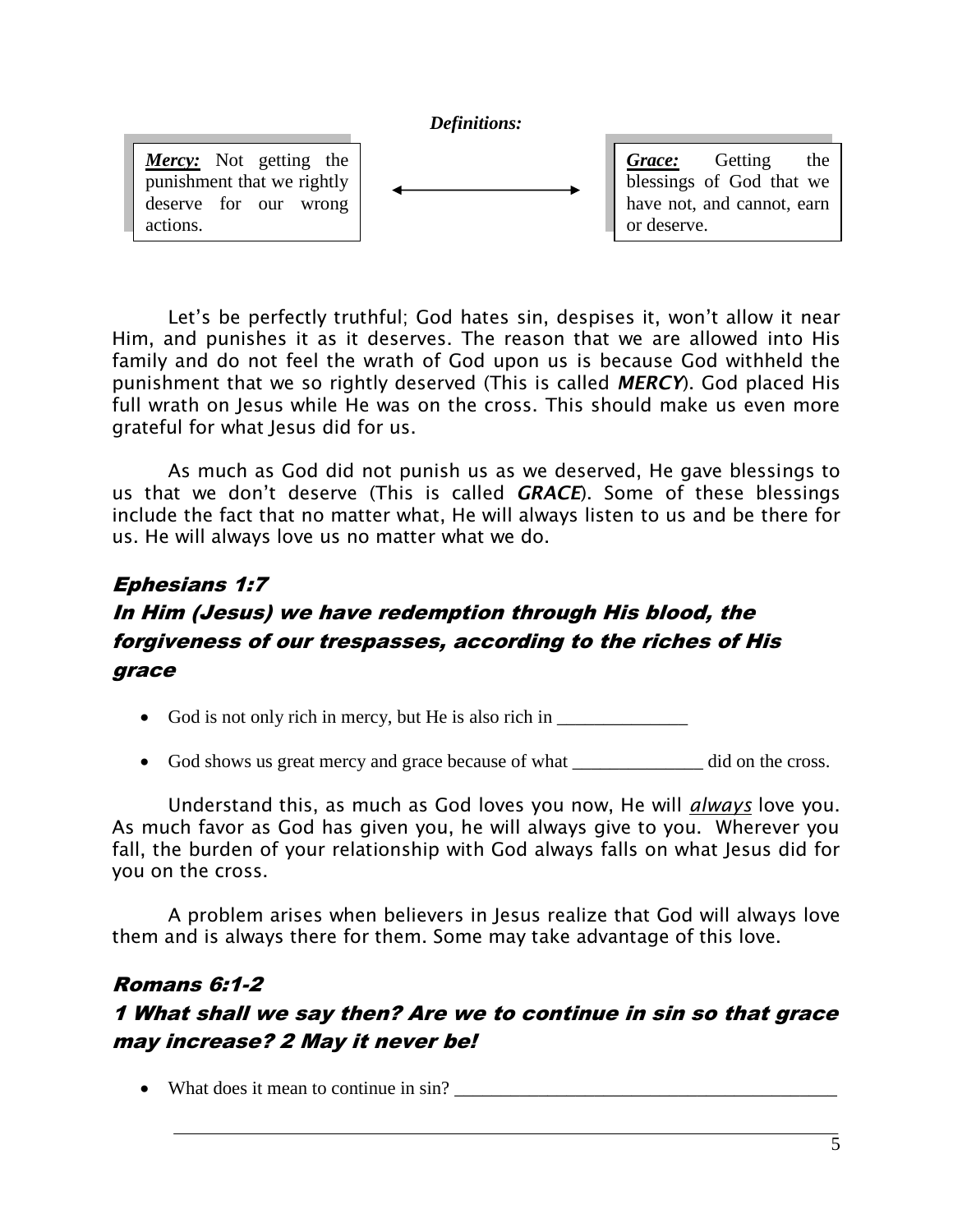It is wrong to take advantage of God's grace. With how much He loves us, and with all He sacrificed in our place, how can we turn and try to use that grace, which He freely gives, as an opportunity to sin? God's grace is a wonderful gift to a shackle-free life, not a license to sin.

Though we can never lose our relationship with God, we can lose fellowship. When we are sinning and attempting to hide the fact from God, how can He fellowship with us? Imagine a time when you had an argument or was angry with someone. Was it easy to talk to them or be close when those feelings existed? It is similar with our relationship with God. He still loves us the same even when *we* place this barrier up; He wants to draw near to us, but we, on our end, won't let him when we continue in sin. However, when we realize we have done wrong, His grace is magnificent.

# 1 John 1:9

## "If we confess our sins, He is faithful and righteous to forgive us our sins and to cleanse us from all unrighteousness."

- What one thing must we do to be forgiven of our sins?
- Who is the one who forgives our sins? Man or God
- Who do we need to confess our sins too? Man or God
- God promises to forgive our sins and to \_\_\_\_\_\_\_\_\_\_\_\_\_\_\_ us.

Please understand, confessing our sin is more than merely listing them. It involves consciously turning away from them. God will never bring them up again, that's His promise to you. You can immediately let them go and experience God's grace and goodness! This is what it means to be free in the love of Christ: it

Acknowledging that what you are doing is wrong, and actively turning away from those behaviors is called **REPENTANCE**.

all rests on His strong shoulders. With faith in that, His peace and reassurance will grow in you.

Once we ask for forgiveness, He freely and openly gives it. Remember, you never lose your salvation, but our sins can keep us from experiencing the new life God has for us.